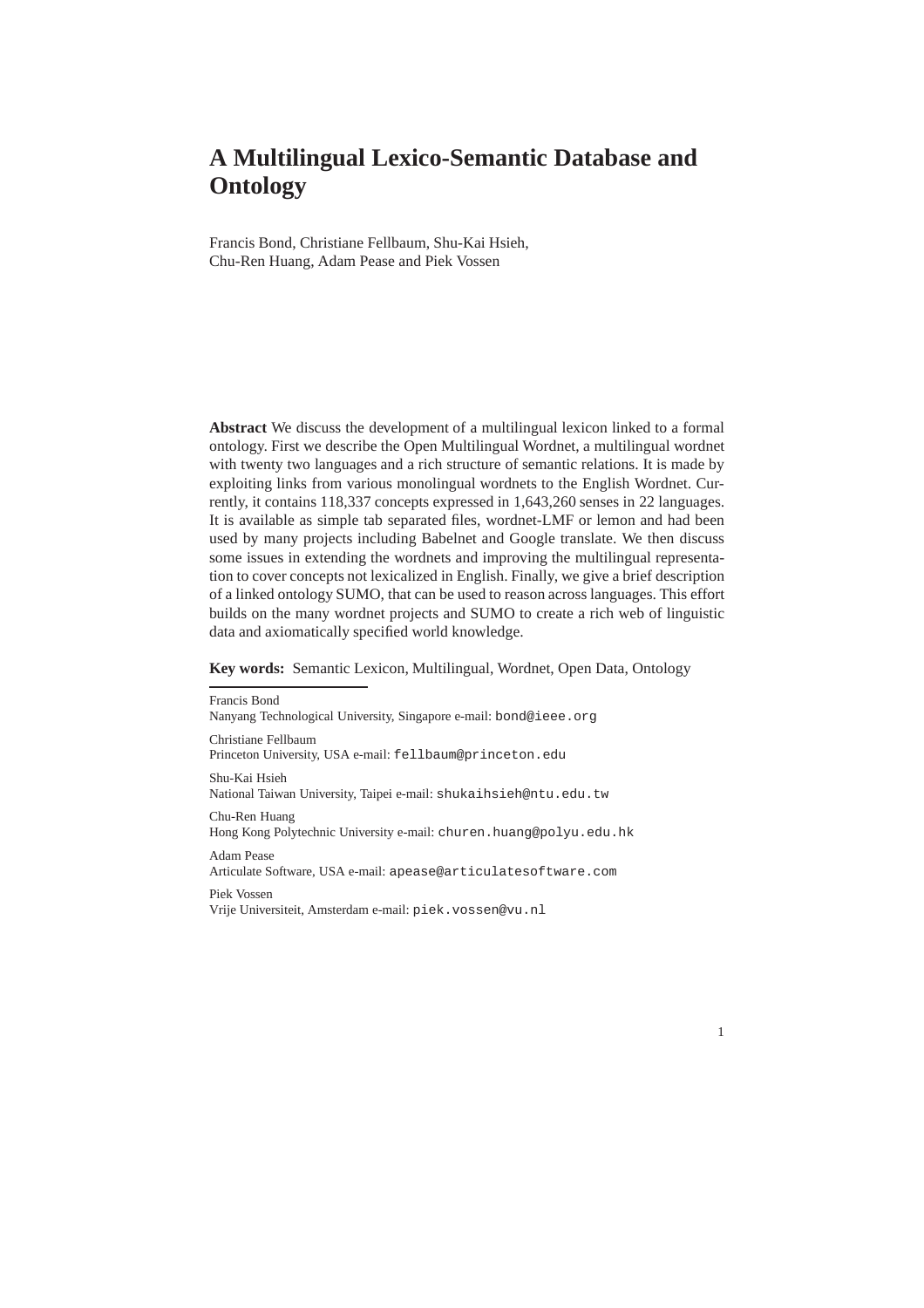# **1 Introduction**

What do words mean and how are the words in different languages related? We make a start at answering these questions with a large multilingual lexical database and formal ontology. Each formalism captures knowledge about words and language in a different way. Linked together, they form a unified representation of knowledge suitable for language processing and logical reasoning.

An electronic lexicon is a fundamental resource for computational linguistics in any language, and Princeton's English WordNet (PWN) (Fellbaum, 1998) has become a de facto standard in English computational linguistics. WordNet represents meanings in terms of lexical and conceptual links between concepts and word senses. This allows us to model how concepts are represented in various languages. Ontologies offer a complementary representation where concepts are defined more axiomatically and can be formally reasoned with. The Suggested Upper Merged Ontology (SUMO) model of meaning (Pease, 2011) addresses language-independent concepts, formalized in first- and higher-order logic. Bringing these two models together (Niles & Pease, 2003) has resulted in a uniquely powerful resource for multi-lingual computational processes.

There have been a number of efforts to create wordnets in other languages than English. The EuroWordNet (EWN) project provided a first solution for also connecting these wordnets to each other by introducing a shared InterLingual Index (ILI), (Vossen, 1998). The ILI was based on the English Wordnet (mainly for pragmatic reasons) and was considered as an unstructured fund of concepts for linking synsets across wordnets.

Most wordnets developed since EWN have used PWN as a common pivot to which each new wordnet is linked. This has the drawback of making English a privileged language, and creating a certain linguistic bias. Since all languages have a different set of lexicalized concepts, it is not possible to have an interlingua where everything is lexicalized in all languages. A solution to this was proposed in the ILI using the union of synsets from all languages, arranged and related via the semantic links of PWN (Laparra et al., 2012). In this case, wordnets in the individual languages do not have to lexicalize all synsets but can still be linked together.

Another approach is to use a language-independent formal ontology – SUMO (Pease, 2006) – as the common hub, which allows for the creation of arbitrary new concepts that can eventually encompass the union of lexicalized concepts in all languages. This has additional advantages such as a logical language for creating definitions of concepts that can be checked automatically for logical consistency, and a much larger inventory of possible relations among concepts. Using the ILI as an intermediate approach collects and arranges synsets that are in need of formalization, while defering that effort to a later time. It is hoped that by cataloging these synsets it should be possible to have some of the benefits of a common hub, while speeding construction. This will likely be used as input to full SUMO-based formalizations in the future.

Currently we are exploring both approaches in parallel — creating an ILI (not yet released) and extending SUMO (which is regularly updated).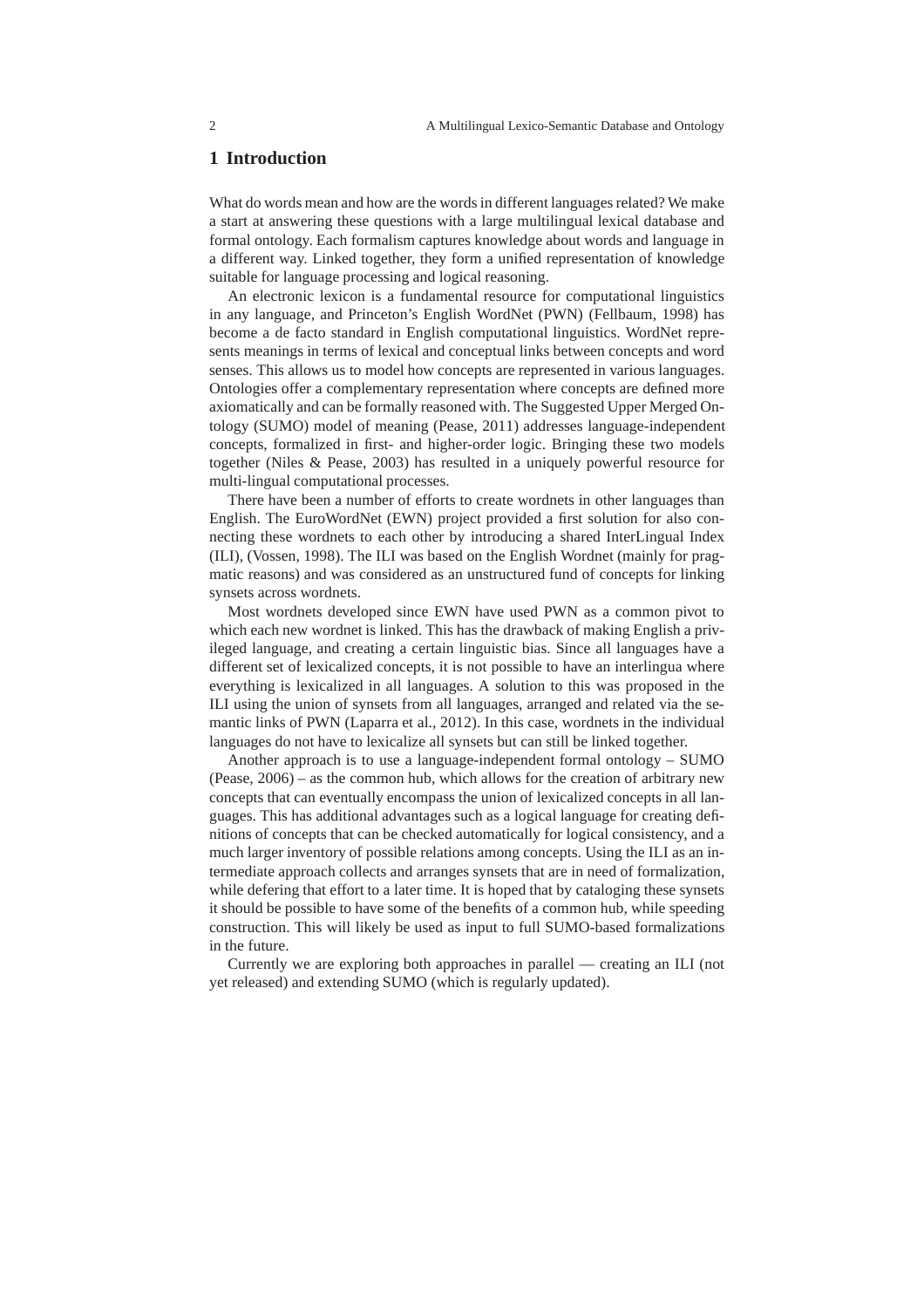A key organizational challenge for a true multilingual lexico-semantic database has been the large-scale nature of the effort needed. Each wordnet project has generally had its own funding and processes, even when coordinated in a broad sense with the original PWN. A variety of formats have proliferated. Wordnets do not all link to one another or a central ontology. Another challenge has been that some wordnets have not been released under open licenses and thus cannot be legally redistributed. This has greatly improved since the initial survey in (Bond & Paik, 2012) with many more wordnets being made open (Bond & Foster, 2013). Some years ago, we introduced the idea of combining wordnets in a single resource  $1$  (Pease et al., 2008). This original vision has now been realized in the Open Multilingual Wordnet described in Section 4. At the time of this writing, there are 22 wordnets that have been put into a common database format and linked to SUMO.

In the next section we describe the Princeton Wordnet in more detail. We then introduce the linked ontology, SUMO  $(\S$  3). In the next section we describe how we built and made accessible the open multilingual wordnet: the main new resource described here  $(\S 4)$ . Finally we discuss how it can be extended to cover more languages better  $(\S 5)$ .

## **2 Princeton English WordNet**

Princeton WordNet (PWN: Fellbaum, 1998) is a large lexical database comprising nouns, verbs, adjectives and adverbs. Cognitively synonymous word forms are grouped into **synsets**, each expressing a distinct concept. Within each synset, words are linked by synonymy. Synsets are interlinked by means of lexical relations (among specific word forms) and conceptual relations (among synsets). Examples of the former are antonymy and the morphosemantic relation; examples of the latter are hyponymy, meronymy and a set of entailment relations. The resulting network can be navigated to explore semantic similarity among words and synsets. PWN's graph structure allows one to measure and quantify semantic similarity by simple edge counting; this makes PWN a useful tool for computational linguistics and natural language processing.

The main relation among words in PWN is synonymy, as between the words *shut* and *close* or *car* and *automobile*. A group of synonyms – words that denote the same concept and are interchangeable in many contexts – is grouped into an unordered set. Synsets are linked to other synsets by means of a small number of **conceptual relations**, such as **hyperonymy**, **meronymy** and **entailment**. Additionally, each synset contains a brief definition and, in most cases, one or more short sentences illustrating the use of the synset members. Word forms with several distinct meanings are represented by appearing in as many distinct synsets as there are meanings. Thus, each form-meaning pair (or **sense**) in PWN is unique.

<sup>1</sup> http://www.globalwordnet.org/gwa/gwa\_grid.html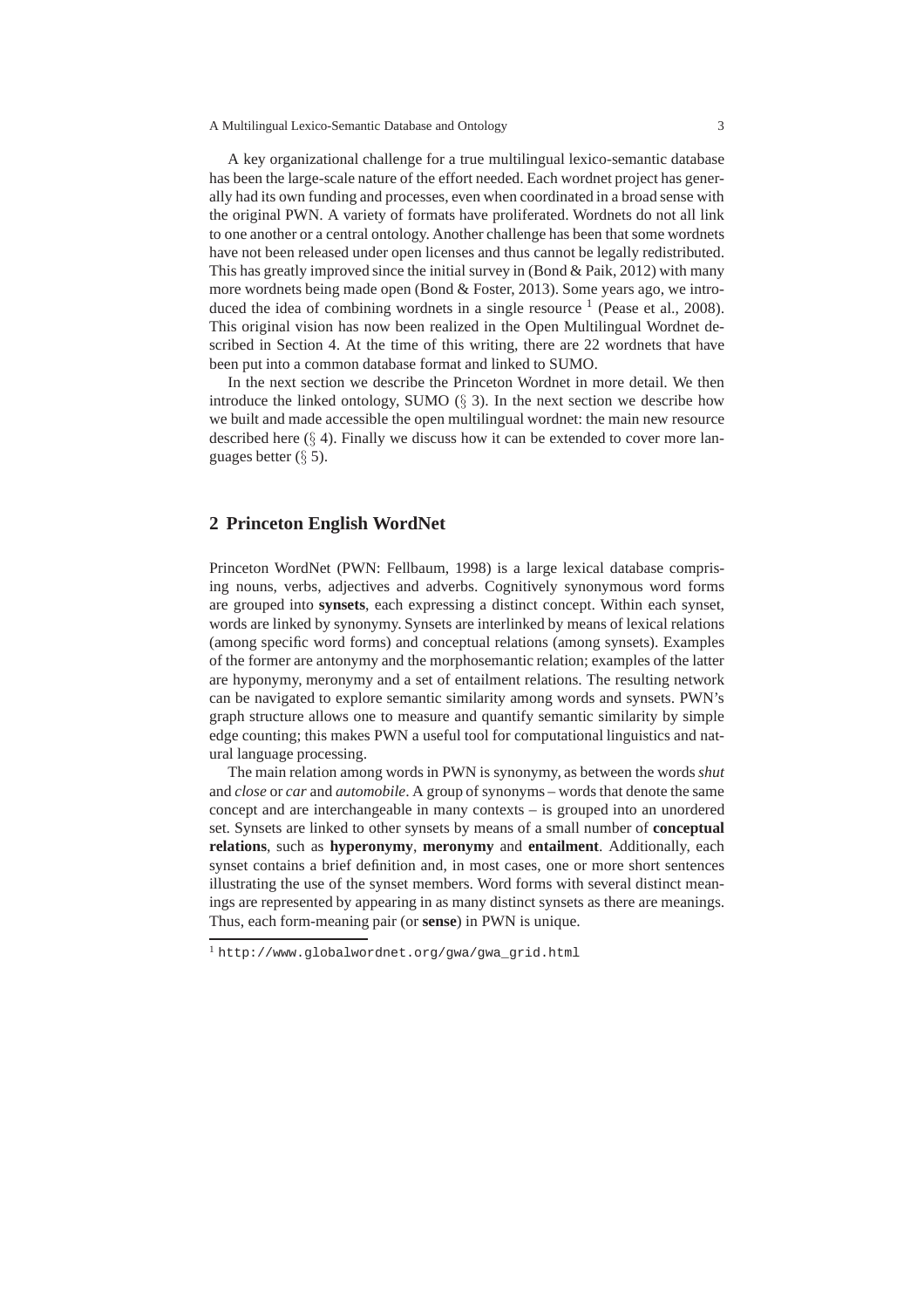#### **3 SUMO**

The Suggested Upper Merged Ontology<sup>2</sup> (Niles & Pease, 2001; Pease, 2011) began as just an upper level ontology encoded in first order logic. The logic has expanded to include higher order elements. SUMO itself is now a bit of a misnomer as it refers to a combined set of theories: (1) the original upper level, consisting of roughly 1,000 terms, 4,000 axioms and some 750 rules. (2) A MId-Level Ontology (MILO) of several thousand additional terms and axioms that define them, covering knowledge that is less general than those in the upper level. We should note that there is no objective standard for what should be considered upper level or not. (3) There are also a few dozen domain ontologies on various topics including theories of economy, geography, finance and computing. Together, all ontologies total roughly 22,000 terms and 90,000 axioms. There are also an increasing group of ontologies which are theories that consist largely of ground facts, semi-automatically created from other sources and aligned with SUMO. These include YAGO (de Melo et al., 2008), which is the largest of these sorts of resources and has millions of facts.

SUMO is defined in the SUO-KIF language, $3$  which is a derivative of the original KIF (Genesereth, 1991). It has been translated automatically, although in what is a necessarily very lossy translation into the W3C Web Ontology Language (OWL).<sup>4</sup> The translation also includes a version of PWN in OWL,  $<sup>5</sup>$  and the mappings be-</sup> tween them.<sup>6</sup>

SUMO proper has a significant set of manually created language display templates that allow terms and definitions to be paraphrased in various natural languages. These include Arabic, French, English, Czech, Tagalog, German, Italian, Hindi, Romanian, and Chinese (traditional and simplified characters).

SUMO has been mapped by hand to the entire PWN lexicon (Niles & Pease, 2003). The mapping statistics are given in Table 1. There are a number of other approaches for mapping ontologies to wordnets (Fellbaum & Vossen, 2012; Vossen & Rigau, 2010). However these have not involved ontologies that are either comparable in size or degree of formalization to SUMO.

<sup>2</sup> www.ontologyportal.org

<sup>3</sup> http://sigmakee.cvs.sourceforge.net/viewvc/sigmakee/sigma/ suo-kif.pdf

<sup>4</sup> http://www.ontologyportal.org/SUMO.owl

<sup>5</sup> http://www.ontologyportal.org/WordNet.owl

<sup>6</sup> http://sigma-01.cim3.net:8080/sigma/OWL.jsp?kb=SUMO also provides a "live" generation of OWL one term at a time, where "&term=name" can be appended to the URL and the desired term name substituted for "name".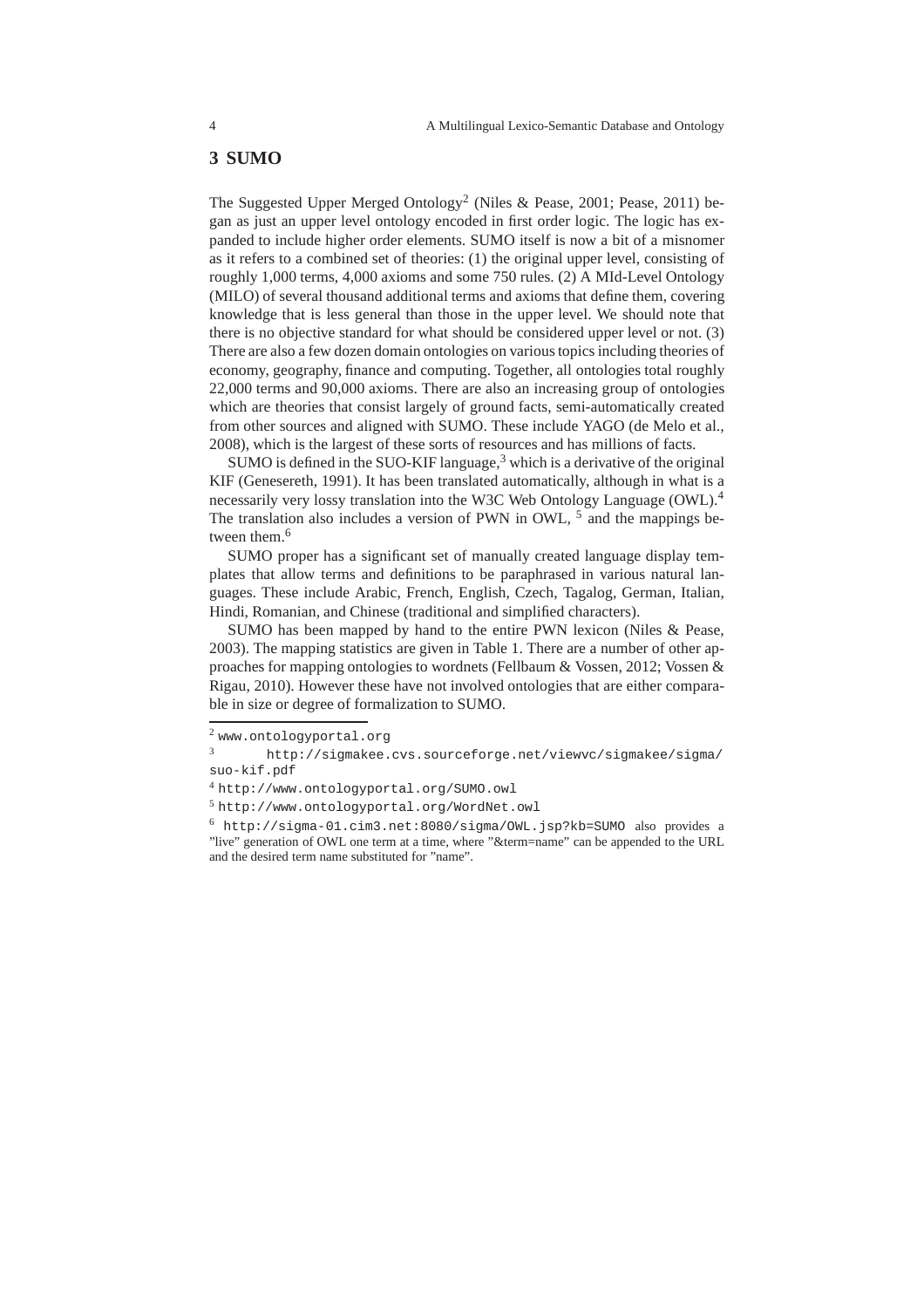|        |        | instance equivalence subsuming |        |
|--------|--------|--------------------------------|--------|
| noun   | 9,837  | 3.329                          | 68.919 |
| verb   | 0      | 600                            | 13,150 |
| adj    | 724    | 540                            | 14.771 |
| adverb | 57     | 99                             | 3.235  |
| total  | 10.618 | 4.568                          | 100075 |

**Table 1** SUMO WordNet mappings (115,261 total)

## **4 Open Multilingual Wordnet**

Wordnets have now been made for many languages. The Global Wordnet Association currently lists over 60 wordnets.<sup>7</sup> The individual wordnets are the result of many different projects and vary greatly in size and accuracy. The Open Multilingual Wordnet (OMW)<sup>8</sup> provides access to some of these, all linked to the PWN and SUMO. The goal is to make it easy to access lexical meaning in multiple languages. OMW has (i) extracted and normalized the data, (ii) linked it to PWN 3.0 and (iii) put it in one place. It includes a simple search interface that uses the SQL database developed by the Japanese Wordnet.

In order to make the wordnets more **accessible**, we have built a simple server with information from those wordnets whose licenses allows us to do so. It is based on a single shared database with all the languages in it. We only include data that is open: "anyone is free to use, reuse, and redistribute it — subject only, at most, to the requirement to attribute and/or share-alike".<sup>9</sup>

The accessibility of the data means that it is becoming widely used. Babelnet  $2.0$ ,<sup>10</sup> a very large multilingual encyclopedic dictionary and semantic network, is made by combining the OMW, PWN, Wikipedia and Omegawiki (a large collaborative multilingual dictionary). Google Translate<sup>11</sup> also uses the OMW data.

The majority of freely available wordnets have been based on the **expand** approach, basically adding lemmas in new languages to existing PWN synsets (Vossen, 1998, p11). These wordnets can easily be combined by using the PWN as a pivot. We realize that this is an incomplete solution and a better one is discussed in Section 5.2. Some wordnets are based on the **merge** approach, where independent language specific structures are built first and then some synsets linked to the PWN. For those merged wordnets in the OMW (Danish and Polish), only a small subset are actually linked, due more to lack of resources to link them than semantic incompatibility.

Adding a new language to the OMW turned out to be difficult for two reasons. The first problem was that the wordnets were linked to various versions of PWN.

<sup>7</sup> http://globalwordnet.org/

<sup>8</sup> http://compling.ntu.edu.sg/omw

<sup>9</sup> Definition from the Open Knowledge Foundation: http://opendefinition.org/.

<sup>10</sup> http://babelnet.org/about.jsp

<sup>11</sup> http://translate.google.com/about/intl/en\_ALL/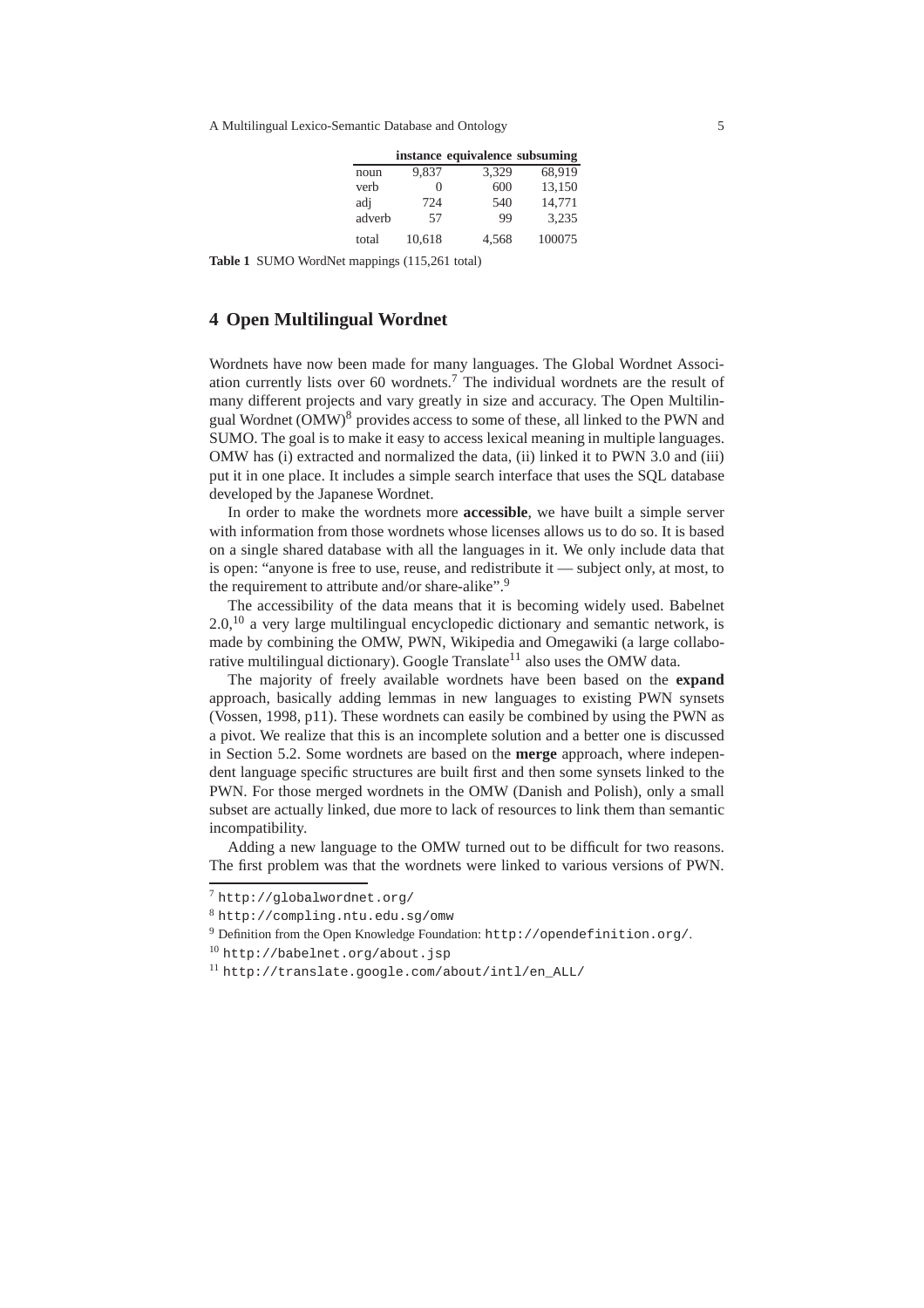In order to combine them into a single multilingual structure, we had to map to a common version. The second problem was the incredible variety of formats that the wordnets are distributed in. Almost every project used a different format and thus required a new script to convert it. In fact, different releases from the same project often had slightly different formats. These two problems mean that, even if a wordnet is legally available, there is still a technical hurdle before it becomes easily accessible.

The first problem can largely be overcome using the mappings from Daude et al. (2003). Mapping introduces some distortions. In particular, when a synset is split, we chose to only map the translations to the most probable mapping, so some new synsets will have no translations. For example, the synset pwn16-*legn*:8 "a section or portion of a journey or course" in PWN 1.6 maps to two senses in PWN 3.0: pwn30-*legn*:9 "a section or portion of a journey or course" and pwn30-*legn*:8 "the distance traveled by a sailing vessel on a single tack". pwn16-*legn*:8 to pwn30-*legn*:9 is the most probable mapping, so any lemmas associated with pwn16-*legn*:8 will be associated only with pwn30-*legn*:9.

The second problem we have currently solved through brute force, writing a new script for every new wordnet we add. We discuss better possible solutions in Section 5.2. In the future, we hope people will move to a common standard for exchange, with Wordnet-LMF being the strongest contender (Vossen et al., 2013).

The server currently includes English (Fellbaum, 1998); Albanian (Ruci, 2008); Arabic (Black et al., 2006); Chinese (Huang et al., 2010; Wang & Bond, 2013);<sup>12</sup> Danish (Pedersen et al., 2009); Finnish (Lindén & Carlson., 2010); French (Sagot & Fišer, 2008); Hebrew (Ordan & Wintner, 2007); Indonesian and Malaysian (Nurril Hirfana et al., 2011); Italian (Pianta et al., 2002); Japanese (Isahara et al., 2008); Norwegian (Bokmål and Nynorsk: Lars Nygaard 2012, p.c.); Persian (Montazery & Faili, 2010); Polish (Piasecki et al., 2009); Portuguese (de Paiva & Rademaker, 2012); Thai (Thoongsup et al., 2009) and Basque, Catalan, Galician and Spanish from the Multilingual Common Repository (Gonzalez-Agirre et al., 2012).

The wordnets are all in a shared sqlite database with either Python or PERL cgi clients using the wordnet module produced by the Japanese Wordnet project (Isahara et al., 2008). The database is based on the logical structure of the PWN, with an additional language attribute for lemmas, examples, definitions and senses. It is thus effectively a single open multilingual resource. We summarize the size of the wordnets and their coverage of **core concepts** in Table 2. Core concepts are the 5,000 synsets proposed as a core lexicon based on the frequency of the word forms in the British National Corpus (Burnard, 2000) and an intuitive sense of salience (Boyd-Graber et al., 2006). That is, the core concepts are frequently occurring concepts (at least in British English).

We make available the synset-lemma pairs as tab separated files, where they can be used by the Natural Language Tool Kit<sup>13</sup> (Bird et al., 2009) as well as WordNet-

<sup>&</sup>lt;sup>12</sup> Users see the union of the data from the two Chinese wordnets.

<sup>&</sup>lt;sup>13</sup> With the extensions that were added with the Japanese translation by Masato Hagiwara (Bird et al., 2010).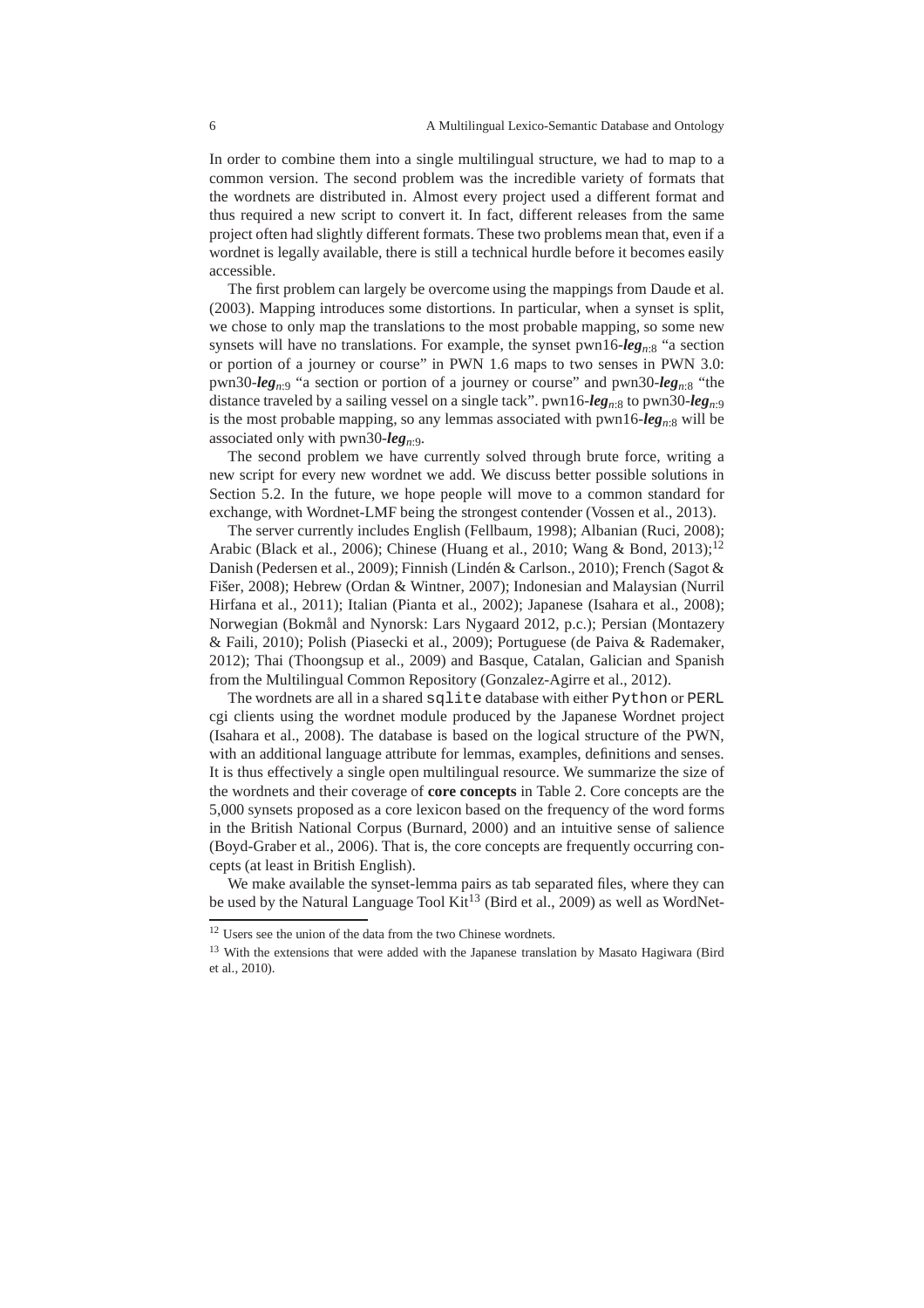| Wordnet                  |        | <b>Lang Synsets</b> | Words  |                    | <b>Senses Core Licence</b>             |
|--------------------------|--------|---------------------|--------|--------------------|----------------------------------------|
| Albanet                  | als    | 4,676               | 5,990  | 9,602 31%          | $CC$ BY 3.0                            |
| Arabic WordNet (AWN)     | arb    | 10,165              | 14,595 | 21,751 48%         | CC BY SA 3.0                           |
| Chinese Wordnet (Taiwan) | cmn    | 4,913               | 3,206  | 8,069 28%          | wordnet                                |
| Chinese Open Wordnet     | cmn    | 42,316              | 61,536 | 79,812 99%         | wordnet                                |
| DanNet                   | dan    | 4,476               | 4.468  | 5.859 81%          | wordnet                                |
| Princeton WordNet        | eng    |                     |        |                    | 117,659 148,730 206,978 100% wordnet   |
| Persian Wordnet          | fas    | 17.759              | 17.560 | 30.461 41%         | Free to use                            |
| FinnWordNet              | fin    |                     |        |                    | 116,763 129,839 189,227 100% CC BY 3.0 |
| WOLF                     | fra    | 59,091              |        | 55,373 102,671 92% | CeCILL-C                               |
| Hebrew Wordnet           | heb    | 5.448               | 5,325  | 6,872 27%          | wordnet                                |
| MultiWordNet             | ita    | 34,728              | 40,343 | 61,558 83%         | <b>CC BY 3.0</b>                       |
| Japanese Wordnet         | jpn    | 57,179              |        | 91,959 158,064 95% | wordnet                                |
| Multilingual             | cat    | 45,826              | 46.531 | 70,622 81%         | $CC$ BY 3.0                            |
| Central                  | eus    | 29,413              | 26,240 | 48,934 71%         | CC BY-NC-SA 3.0                        |
| Repository               | $g$ lg | 19,312              | 23,124 | 27,138 36%         | $CC$ BY 3.0                            |
| (MCR)                    | spa    | 38,512              | 36,681 | 57,764 76%         | <b>CC BY 3.0</b>                       |
| Wordnet Bahasa           | ind    | 51,755              |        | 64,948 142,488 99% | MIT                                    |
| Wordnet Bahasa           | zsm    | 42,615              |        | 51,339 119,152 99% | MIT                                    |
| Norwegian Wordnet        | nno    | 3,671               | 3,387  | 4,762 66%          | wordnet                                |
| Norwegian Wordnet        | nob    | 4,455               | 4,186  | 5,586 81%          | wordnet                                |
| plWordNet                | pol    | 14,008              | 18,860 | 21,001 30%         | wordnet                                |
| OpenWN-PT                | por    | 41,810              | 52,220 | 68,285 79%         | $CC$ by $SA$ 3.0                       |
| Thai Wordnet             | tha    | 73,350              | 82,504 | 95,517 81%         | wordnet                                |

**Table 2** Available Wordnets

LMF (Lexical Markup Framework: Vossen et al., 2013) and lemon (McCrae et al.,  $2011$ ).<sup>14</sup>

Finally, we also make the SQL database available (with all languages except French and Basque, whose licenses are incompatible with the others). We use a simple database schema extended from the schema for the Japanese wordnet (Bond et al., 2009). When we use the combined database in applications, we typically use the database directly, or through the Perl interface. Licenses that allow redistribution of derivative works allow people to make the entire lexicons available in any format, thus greatly improving their usefulness. There are also APIs for the database produced by other researchers in Python, Java, Ruby, Objective-C, Gauche and an alternative Perl module.<sup>15</sup>

There has been much research on making Wordnets available to the semantic web, including formatting as RDF (van Assem et al., 2006; Koide et al., 2006), serving LMF directly (Savas et al., 2010) or serving them through the lemon format (McCrae et al., 2011). Typically, these do not involve any changes in the actual content, the emphasis is instead on making it more easily accessible as Linked Open Data (Berners-Lee, 2009). The proliferation of these approaches suggests that there is still some way to go until we will have an agreed upon universal standard. Therefore, our approach has been to make our data open, clearly documented, well-

<sup>&</sup>lt;sup>14</sup> Thanks to John P. McCrae for help in adding this.

<sup>15</sup> http://nlpwww.nict.go.jp/wn-ja/index.en.html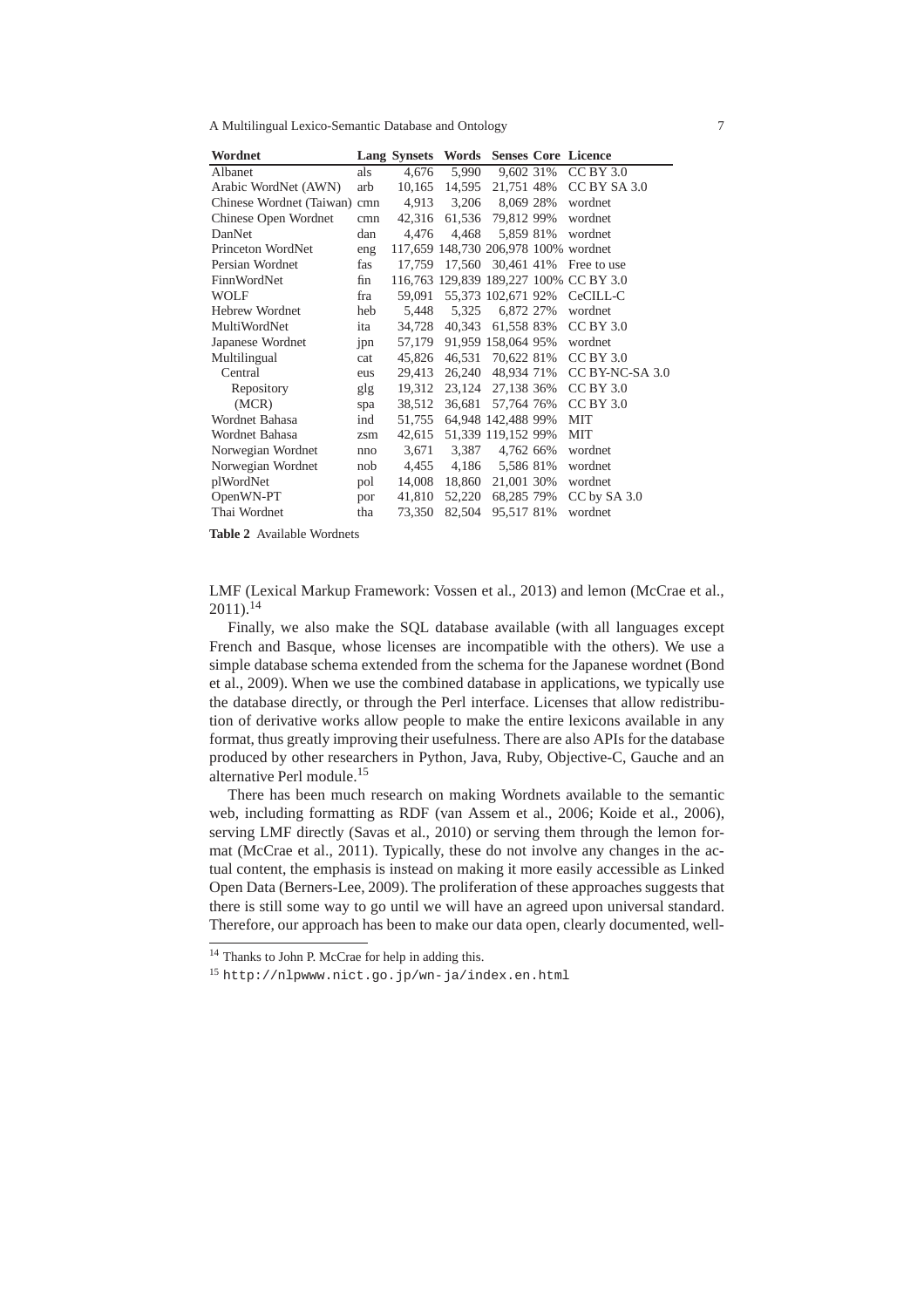formatted and validated in a simple format we use ourselves (tab separated text) and some standard formats for exchange (LMF and lemon). This can then be straightforwardly converted to whatever format is desired by those who want it in that format. Currently, in most of our use scenarios (principally word sense disambiguation and semantic processing) the latency of a web interface is problematic — we expect that most of the users of our data will want to download the entire lexicon, and this is what we offer.

### *Possible Wordnet Structural Enhancements*

In this section we will discuss some extensions people have suggested to the structure of the original PWN: these are not currently part of the open wordnet. One advantage of having many language specific projects loosely coordinated is that there can be a wide variety of experimentation.

Our conversion scripts basically reduce each wordnet to a list of synset-lemma pairs, plus frequency, definitions and examples if available. Everything is mapped to PWN 3.0 synsets. Therefore, the current version loses any synsets not in the English 3.0 wordnet. Many of the wordnets have such synsets, as well as meta-data, definitions, examples and other useful information. One of the ongoing goals of the OMW project is to make this information more easily accessible between projects.

We do not consider wordnets with licenses that do not allow redistribution, as we cannot legally include them. This includes some very well constructed wordnets with excellent coverage, such as the Dutch, $16$  German and Korean wordnets (Vossen et al., 2008; Kunze & Lemnitzer, 2002; Yoon et al., 2009). It is unfortunate that they cannot be integrated into the Open Wordnet. Some wordnets are built with their own structure and do not link to the PWN. These also cannot be included. Finally, some wordnets were not included even though they were open as the quality was still too poor due to the fact that they had been automatically made, with very little quality control.

Many of the wordnet projects extend the PWN relations in some way. For example, EWN defined many cross-part-of-speech links:  $hammer_{n:1}$  is an involvedrole of *hammerv*:1 (Vossen, 1998, pp97–110). Another instance of extensions is the Chinese Wordnet (Taiwan) which takes a different approach in representing lexical meanings. Unlike most models of lexical ambiguity resolution that assume only one meaning is chosen in a given context, it allows more than one (related) meanings to co-exist in the same context. A lexical item is **actively complex** if it allows simultaneous multiple readings.<sup>17</sup> Meaning extensions thus are proposed to be distin-

<sup>&</sup>lt;sup>16</sup> We are delighted to see that an Open Dutch Wordnet will be released soon (Vossen & Postma, 2014) and will integrate it as soon the data is available.

<sup>&</sup>lt;sup>17</sup> Note that according to psycholinguistic studies from Ahrens et al. (1998), there are two types of active complexity in natural language. The first is 'triggered complexity' initiated by the speaker that involve puns; the second is 'latent complexity' in which no pun or vagueness is intended. The Chinese Wordnet's model focuses only on latent complexity.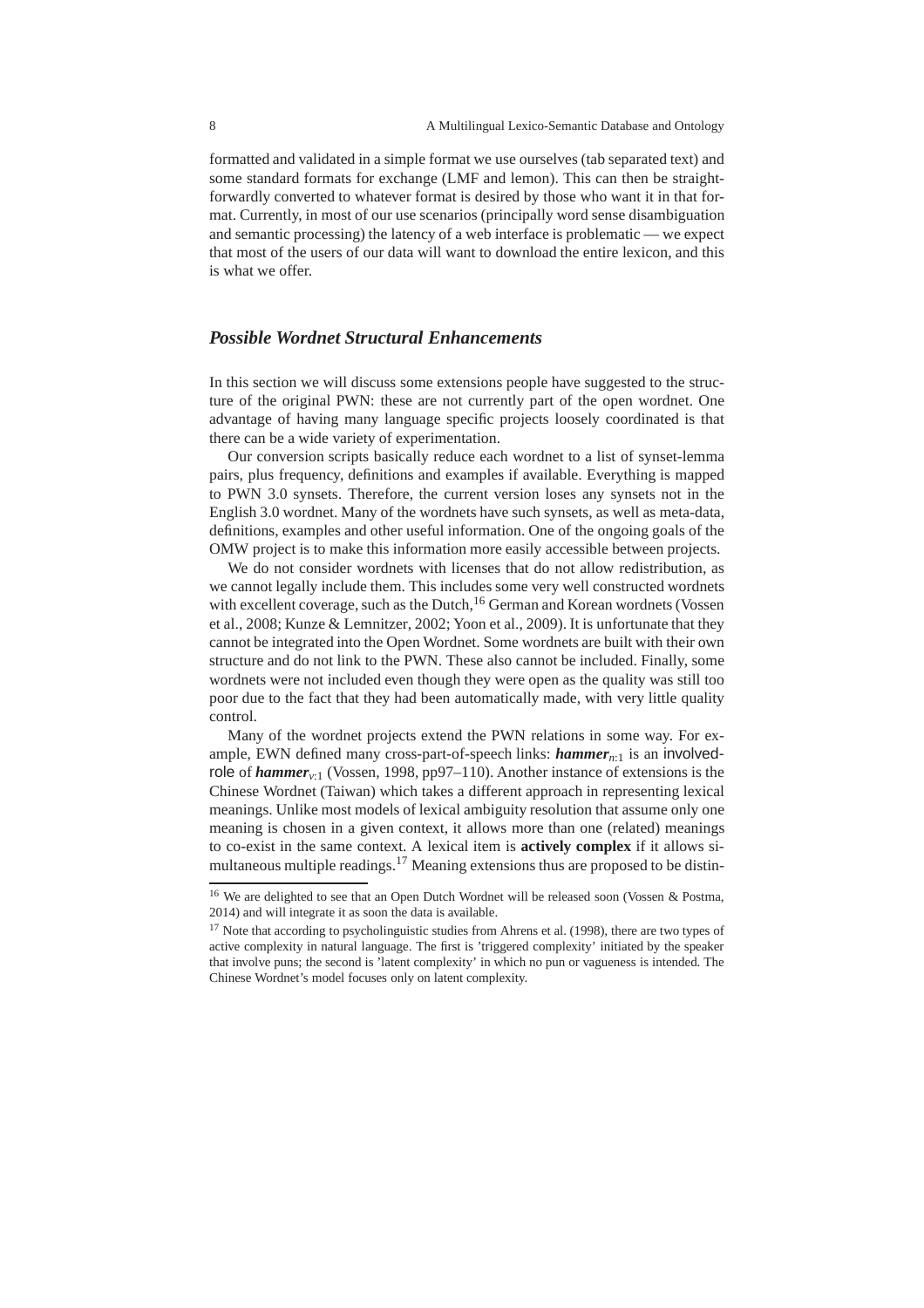guished between two types: **sense** and **meaning facet** (Ahrens et al., 1998). These can be distinguished as follows: given multiple possible meanings of a lemma, if a sentence that allows co-existing multiple readings for that lemma can be found, the distinction of these meanings are recognized as **meaning facet** distinction, otherwise they are **sense** distinctions. The **co-existence test** for sense/meaning facet distinction can be illustrated in  $(1-4)$ . The lemma *kanbing* "seeing-sickness" in  $(1)$ allows two readings ("seeing the doctor" or "examining the patient"). The ambiguity can be resolved given more contextual information and we can not find a sentence that allows the co-existence of these two readings. Therefore, it is treated as two senses of that lemma. However, for the lemma *zázhì* "magazine", it can refer to the physical object in (2), or the information contained in (3), more specifically, we can find a sentence like (4) in which the meaning of the lemma can refer to both the physical object and the information contained in that object. We therefore consider this meaning distinction of *zazhi* "magazine" is a **meaning facet** rather than a **sense**. Interestingly, among the 5,890 meaning facets being identified in Chinese Wordnet, 9 regular systematic patterns are extracted, which are similar to the regular polysemy (Apresian, 1973) (of complex types) proposed by Pustejovsky (1995). This fine grained distinction is implemented by extending the types of semantic relations within the Chinese wordnet. Many (perhaps most) of these relations are not specific to Chinese. One of the advantages of the OMW is that we can look at research like this being done for one language, and easily test its applicability to other languages.

- (1) 他 正在 *ta¯ zhengz ` ai` kanb ` `ıng* he PROG seeing-sickness 看病 'He is seeing the doctor./He is examining the patient'
- (2) 他 手 *ta¯ shouˇ shang ` na´ le benˇ zazh ´ `ı* he hand on 上 拿 hold asp. CL magazine 了 本 雜誌 'He is holding one magazine in his hand.'
- (3) 他 在 *ta¯ zai`* he PROG read that one CL magazine. 讀 那 一 本 雜誌 *du´ na` y¯i benˇ zazh ´ `ı.*

'He is turning the pages of the magazine and reading it.'

(4) 他 拿 *ta¯ na´* he takes one CL magazine give me read 一 本 雜誌 *y¯i benˇ zazh ´ `ı* 給 我 看 *geiˇ woˇ kan`*

'He passed me a magazine (to read).'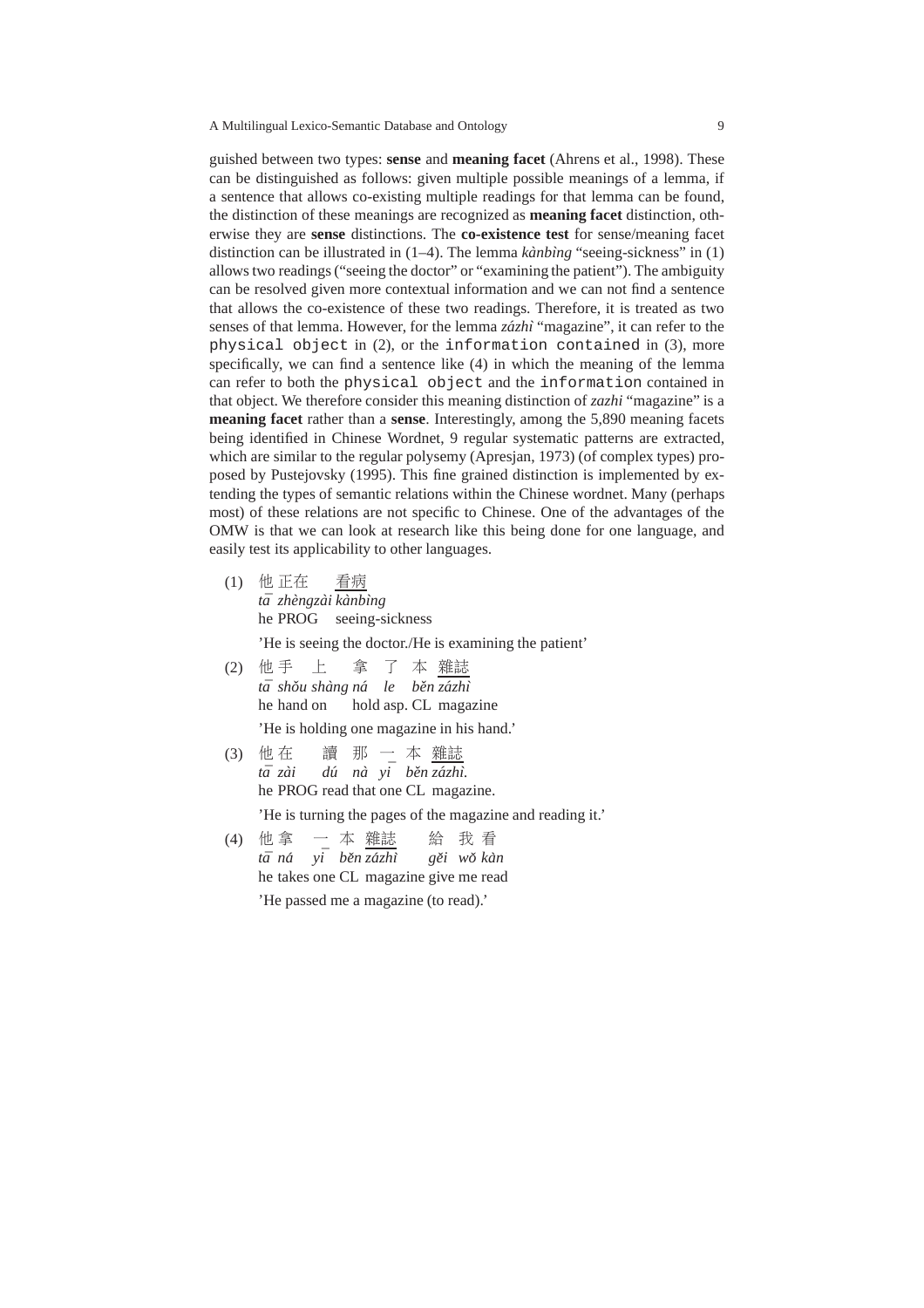#### **5 Extending the Multilingual Wordnet**

In this section we discuss the immediate plans to extend the wordnets to deal with multilingual issues. As was demonstrated in EWN, we can expect most languages to have concepts that are not lexicalized in English. In addition, there are still many concepts lexicalized in English, but not in PWN. Thus different wordnets will have synsets that do not appear in most or even any other existing wordnet (this was the case for seven of the wordnets in the OMW). Consider the example of the Tagalog word *hilamos – to wash one's face* (Borra et al., 2010).

Words such as this form part of the motivation for using a formal ontology. While some wordnets have used English as an interlingua and created phrases to stand in the place of otherwise unlexicalized concepts, another approach is to use SUMO as an interlingua which can contain concepts which stand for the lexicalized concepts of any particular language.

Exactly what counts as lexicalized can be hard to determine. Consider the following example: *foal* is lexicalized in English so must be in the English Wordnet. In Malay, the closest equivalent is a phrase: *anak kuda* "horse child" which can be produced compositionally by fully productive syntactic rules. In Japanese it is *kouma* "child+horse" a word produced by a semi-productive process. So it is not clear whether the Malay wordnet should have an entry here. On the one hand, it is produced by a fully productive process. On the other, it is useful to have an entry, even if fully compositional, for completeness. We suggest that it should be entered but marked as syntagmatic using meta-data, following the example of Italian, Basque and Hungarian wordnets (Pianta et al., 2002; Pociello et al., 2011). Vincze & Alm´azi (2014) show how it is possible to exploit this meta-data to automatically make two versions of the monolingual wordnets — one showing translation equivalents and one only showing concepts lexicalized in particular language.

EWN distinguished a few types of non-universal lexicalisations and expressions, which call for different methods of handling:

- cultural concepts concepts that exist in some cultures and not in others, e.g. Dutch *klunen=to walk on skates*
- pragmatic lexicalisations concepts that are known in all/most cultures but are not considered lexicalised in all of these, e.g. we all know the concept of a small fish but Spanish happens to have a separate word for it *alevin*
- morpho-syntactic mismatches concepts that are lexicalised through words with different morpho-syntatic properties across languages, e.g. Dutch has no equivalence for *like* but uses the adjective *aardig*
- differences in perspective some languages distinguish things depending on who is doing what to whom in ways that other languages don't, e.g. *teach* and *learn* in English whereas French uses *apprendre* for both.

A pertinent question is what defines a word and what defines a concept. Commonly occurring collocations may have transparent, compositional semantics, yet we may still consider these words. For example, noun compounds such as *sailing*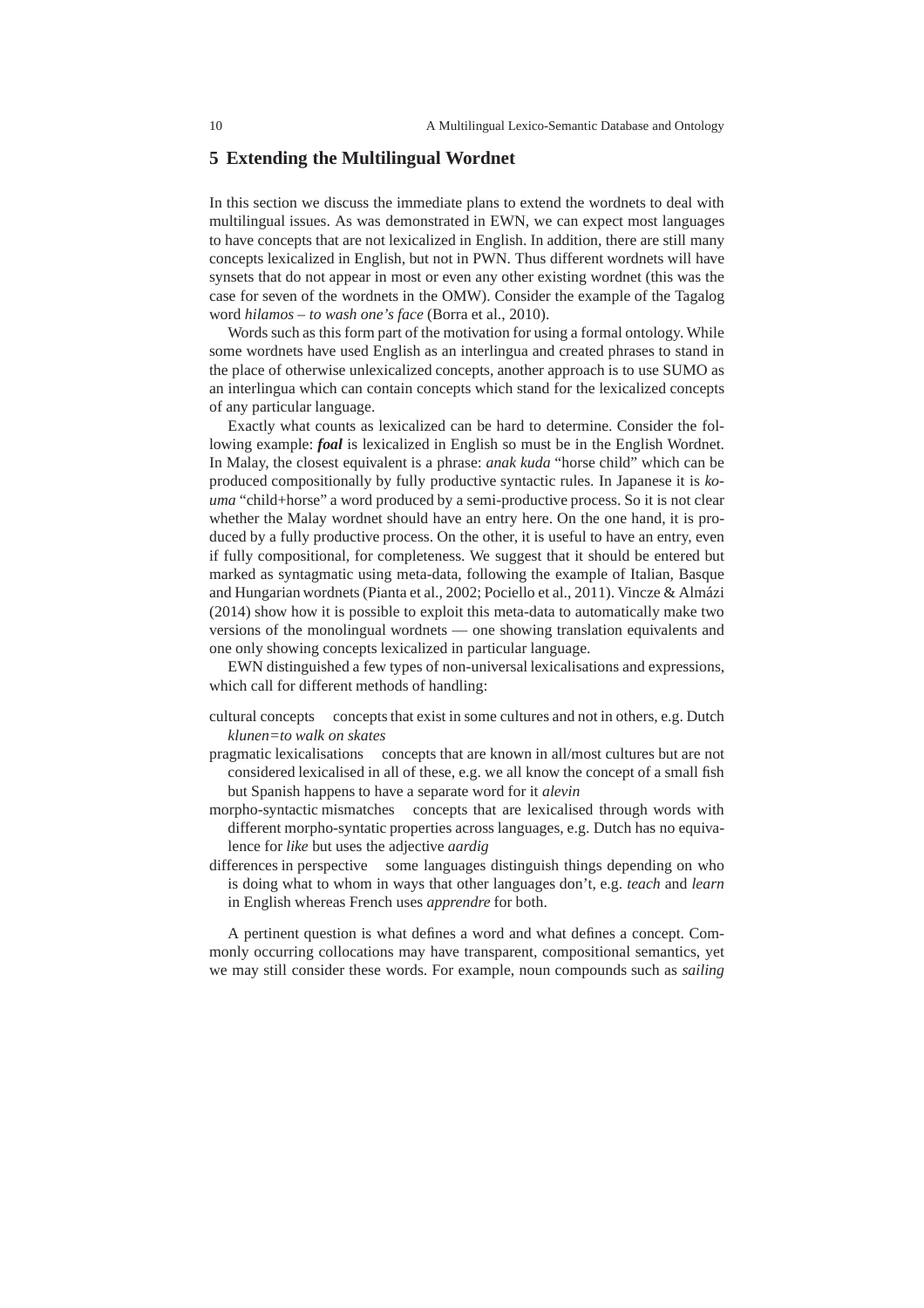*boat* are so common and ready made that we consider them to be one word. Another point is that the relation between the components cannot be predicted from the structure: who is doing the sailing, who has the sail and what is being sailed? A classical Dutch example is *kindermeel: meal for children* and *tarwemeel: flour made of oats*. From the structure, we cannot infer the relation. It needs to be learned or inferred but Dutch speakers are probably not deriving them over and over again.

We are also extending the wordnets in terms of their size and coverage both within individual projects and by exploiting the disambiguating power of multilingual data to link to other open resources such as Wiktionary (Bond & Foster, 2013). The core idea is that by looking at multiple translations of a concept, we can pin-point the meaning exactly: *bat* in English is ambiguous between the sporting equipment and the flying mammal, but adding, e.g. French removes the ambiguity (*batte* vs *chauve-souris*).

We are investigating two (compatible) methods of dealing with these new concepts. One is to create a concept in an external ontology and use this to link languages. In this approach, as *hilamos* is not lexicalized in English, it is not linked directly to English *wash* in the English wordnet. The fundamental value of the ontology is to define meaning using axioms in an expressive logic so that the meanings can then be manipulated without recourse to a human's intuition about the meaning of a word.

The second approach is to have a shared group of synsets for all languages, but not have them lexicalized in all languages. In this model English *wash* and Filipino *hugas* are both lexicalizations of the same synset, and the synset for *hilamos* "wash one's face" inherits from this, but would be marked as unlexicalized in English. Most **expand** style wordnets take this approach with non-lexicalized synsets being either just left blank, or explicitly marked as non-lexicalized (as in, for example the MCR (Gonzalez-Agirre et al., 2012)).

#### *5.1 Wordnets linked to external Ontologies*

Using ontologies<sup>18</sup> to link words (the first approach) is more labor intensive, but offers other advantages.

Consider the notion of *earlier*. PWN has a synset for this word, but not a way to use it in temporal inference. SUMO however has a relation for earlier, and a formal rule (among others) that allows an automated inference system such as those available with Sigma (Pease & Benzmüller,  $2013$ ; Pease et al.,  $2010$ ) to conclude that an interval that is earlier than another has an endpoint that precedes the start point of the following interval.

<sup>&</sup>lt;sup>18</sup> It would be possible to use more than one ontology, and there are multiple ontologies linked to wordnet, including SUMO, DOLCE (Gangemi et al., 2003) and the Kyoto Ontology (Laparra et al., 2012). To keep things simple, we only discuss SUMO here, as it is the ontology most fully integrated with the OMW.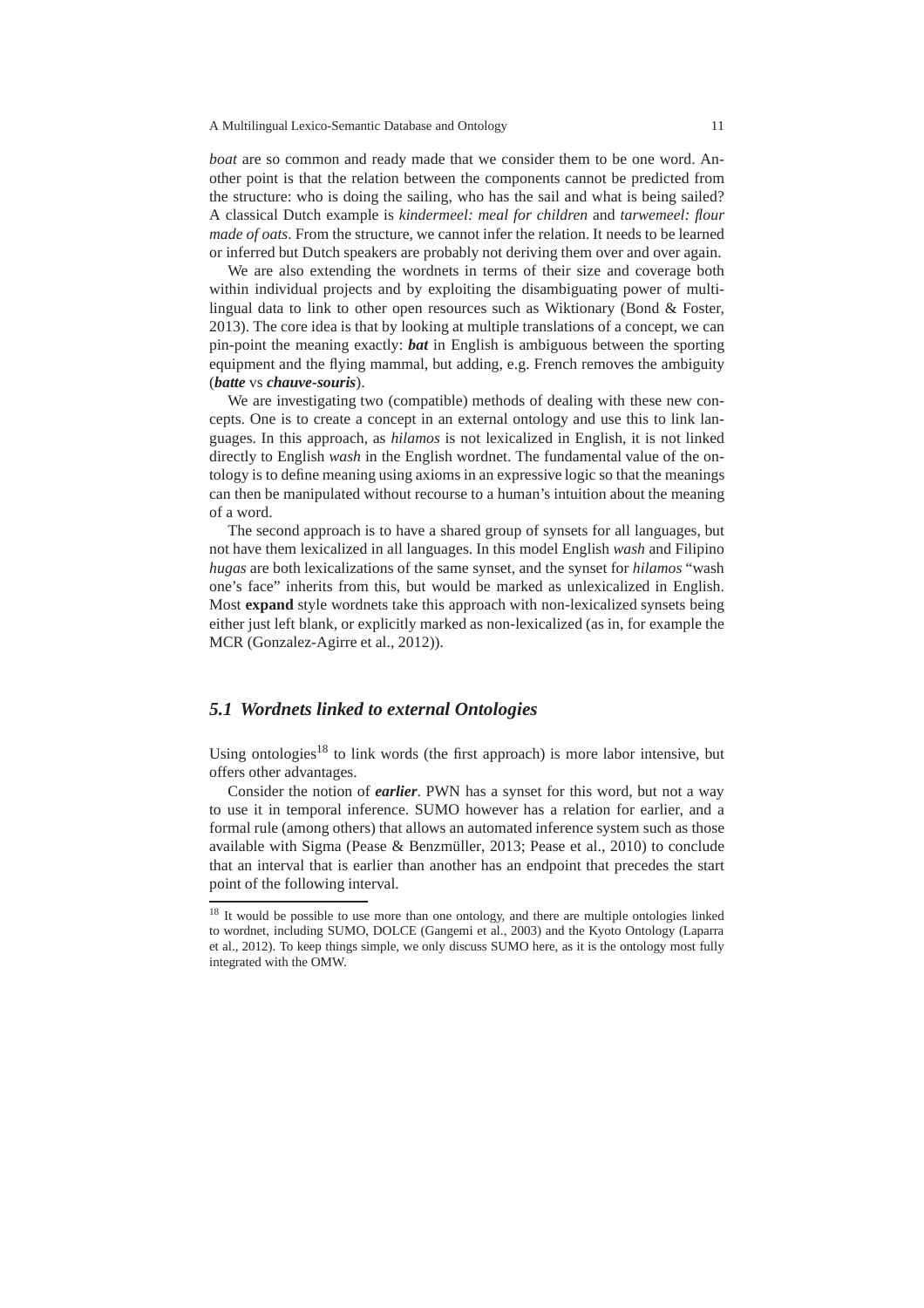```
\langle \langle = \rangle(earlier ?INTERVAL1 ?INTERVAL2)
  (before
     (EndFn ?INTERVAL1)
     (BeginFn ?INTERVAL2)))
```
Another example is the SUMO-based content developed to represent Muslim cultural concepts in Arabic Wordnet (Black et al., 2006). The *Udhiyah* ritual is performed during the period of Eid-Aladha and involves slaughtering a lamb.

```
(=)(instance ?UR UdhiyahRitual)
(attribute ?S Udhiyah)
  (exists (?S ?EA ?P)
    (and
      (instance ?EA EidAladha)
      (during ?UR ?EA)
      (attribute ?S Udhiyah)
      (agent ?UR ?P)
      (attribute ?P Muslim)
      (patient ?UR ?S))))
                              ( \Rightarrow(exists (?UR)
                                  (and
                                    (instance ?S Lamb)
                                    (instance ?UR UdhiyahRitual)
                                    (patient ?UR ?S))))
```
Each of these symbols is further formalized, allowing them to be checked for logical consistency by automated theorem provers. This is also a key advantage for formal logic representation. The more expressive the representation, and the more extensive the set of formalizations for each concept, the more things that can be checked automatically. A conventional dictionary must be checked by humans to ensure correctness of definitions. This is true with a conventional data dictionary, in which concepts in a database are defined in natural language in hopes of ensuring their correct usage. But when such a corpus of definitions grows large, into the thousands or more, it is not likely that a human or even many humans will be able to find all inconsistencies. Automated means are needed. At that point, expressiveness also matters. In a taxonomy, the only error that can be caught automatically is the presence of a cycle in the graph. With a description logic, many more checks can be performed. In a higher-order language such as that used by SUMO, theorem proving (Benzmüller  $&$  Pease, 2010) can find much more deep and subtle errors, leading to definitions of considerable depth and consistency.

Because SUMO terms are mathematical symbols, with a semantics given solely by their logical axioms, and unlike taxonomies or semantic networks, the symbol names can be changed without altering their meaning. In fact, the current Sigma browser can display terms with their names in different languages, in order to emphasize this point, and make them more accessible to logicians who may not speak English.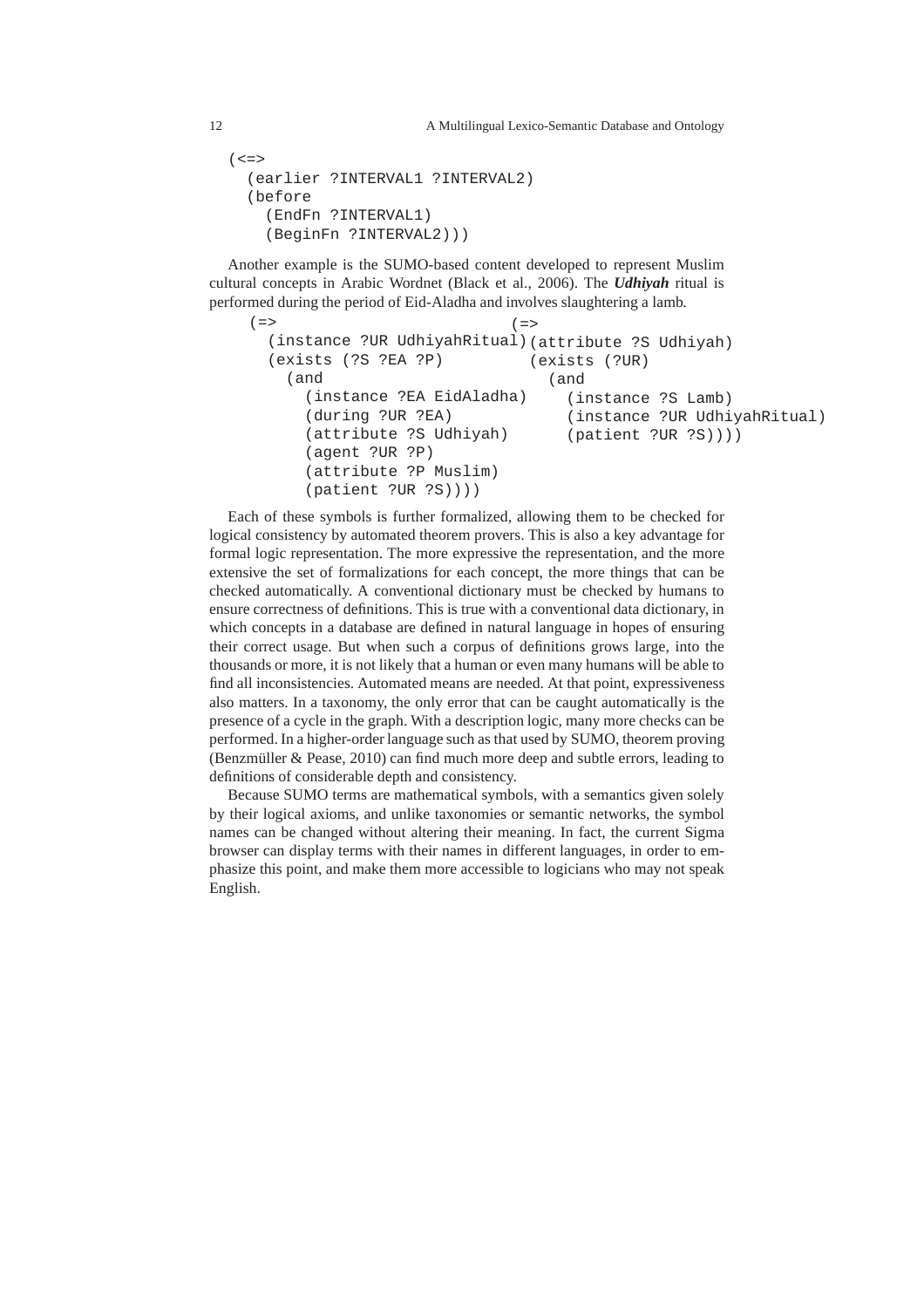#### *5.2 InterLingual Index*

The second approach is basically that of the **Interlingual Index** (ILI: Peters et al., 1998). The variety of approaches in the EWN initially resulted in wordnets that were mapped to very different sets of concepts in the ILI. Likewise, only a small set of synsets could be traced to other languages through the ILI. To harmonize the output, EWN took two measures: (i) the definition of a shared set of (1,000 up to 5,000) Base Concepts that were manually aligned, and (ii) the classification of these Base Concepts using a small top-ontology of 63 terms. Base Concepts (not to be confused with the "Basic Level Categories" of Rosch (1978)) represent synsets that have the highest connectivity to the other synsets. The top-ontology classification of these synsets provided a shared semantic framework. Each wordnet made sure the Base Concepts were presented properly in their language and manually mapped to the ILI. The minimal intersection across these wordnets through the ILI is thus the set of Base Concepts but in practice the intersection is much larger. During the EWN project, it became clear that there are many problems with the ILI being based on PWN and that there are many possibilities to improve the ILI for linking wordnets (Vossen et al., 1999).

#### **6 Conclusion**

Several goals are being pursued in parallel: (i) research on building wordnets for individual languages; (ii) research on building a more formal upper ontology; (iii) research on linking wordnets in many languages to make a multilingual resource. The ontology as well as some of the lexicons have been expressed in OWL, as well as their original formats, for use on the semantic web and in linked data. This effort builds on WordNet, Global Wordnet, and SUMO to create a rich web of linguistic data and mathematically specified world knowledge.

# **References**

- Ahrens, K., Chang, L. L., Chen, K. J., & Huang, C.-R. (1998). Meaning representation and meaning instantiation for Chinese nominals. In *Int. J. Computational Linguistics and Chinese Language Processing*, vol. 3, (pp. 45–60).
- Apresjan, J. (1973). Regular polysemy. *Linguistics*, *142*(5), 5–32.
- Benzmüller, C., & Pease, A. (2010). Progress in automating higher-order ontology reasoning. In B. Konev, R. Schmidt, & S. Schulz (Eds.) *Workshop on Practical Aspects of Automated Reasoning (PAAR-2010)*. Edinburgh, UK: CEUR Workshop Proceedings.
- Berners-Lee, T. (2009). Linked data-the story so far. *International Journal on Semantic Web and Information Systems*, *5*(3), 1–22.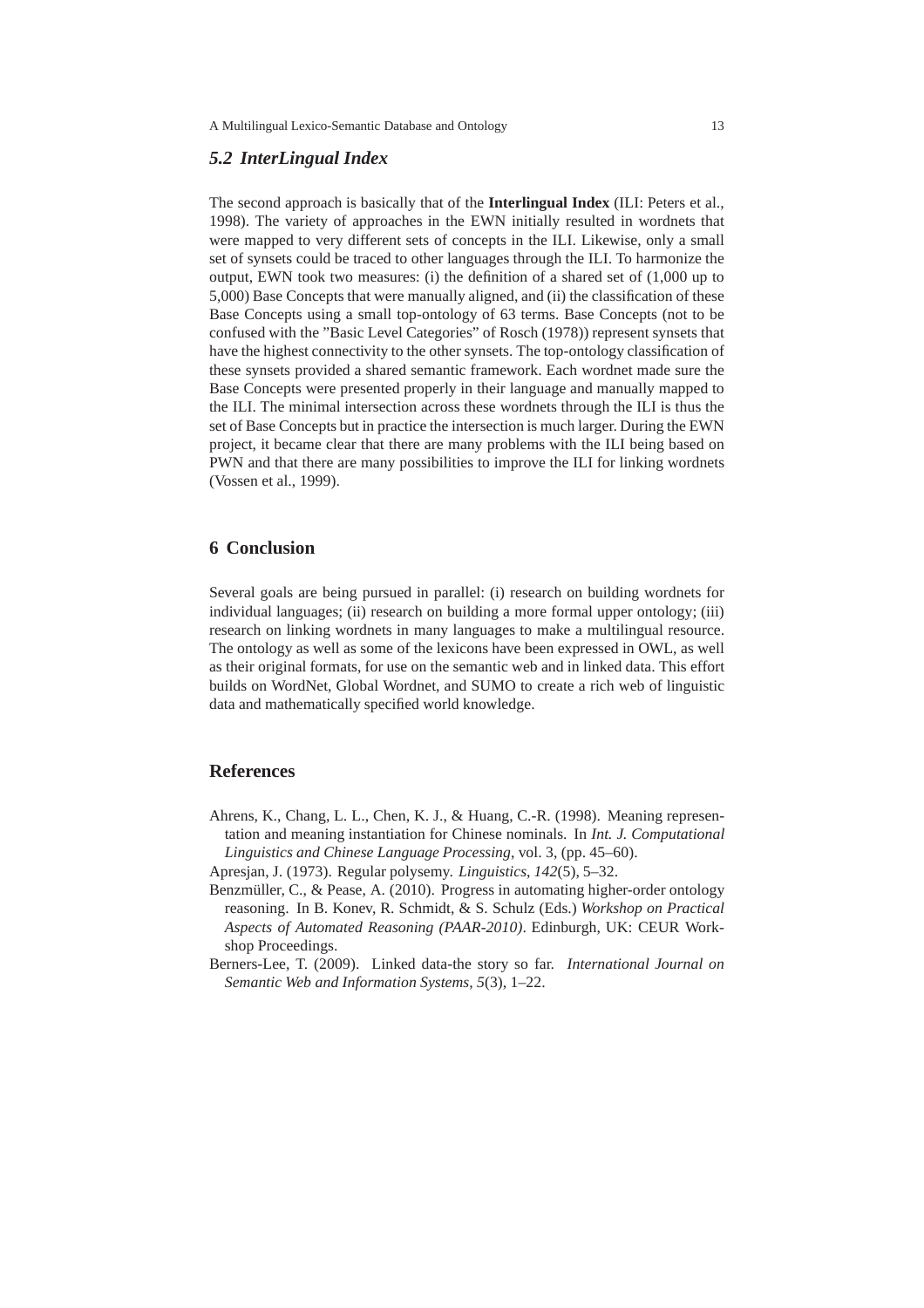- Bird, S., Klein, E., & Loper, E. (2009). *Natural Language Processing with Python*. O'Reilly. www.nltk.org/book.
- Bird, S., Klein, E., & Loper, E. (2010). *Nyumon Shizen Gengo Shori [Introduction to Natural Language Processing]*. O'Reilly. (translated by Hagiwara, Nakamura and Mizuno).
- Black, W., Elkateb, S., Rodriguez, H., Alkhalifa, M., Vossen, P., Pease, A., & Fellbaum, C. (2006). Introducing the Arabic WordNet Project. In *Proceedings of the Third International WordNet Conference*. Choi, Fellbaum and Vossen: Sojka.
- Bond, F., & Foster, R. (2013). Linking and extending an open multilingual wordnet. In *51st Annual Meeting of the Association for Computational Linguistics: ACL-2013*, (pp. 1352–1362). Sofia.

URL http://aclweb.org/anthology/P13-1133

- Bond, F., Isahara, H., Fujita, S., Uchimoto, K., Kuribayashi, T., & Kanzaki, K. (2009). Enhancing the Japanese WordNet. In *The 7th Workshop on Asian Language Resources*, (pp. 1–8). Singapore: ACL-IJCNLP 2009.
- Bond, F., & Paik, K. (2012). A survey of wordnets and their licenses. In *Proceedings of the 6th Global WordNet Conference (GWC 2012)*. Matsue. 64–71.
- Borra, A., Pease, A., Roxas, R., & Dita, S. (2010). Introducing Filipino WordNet. In P. Bhattacharyya, C. Fellbaum, & P. Vossen (Eds.) *Principles of Construction and Application of Multilingual Wordnets: Proceedings of the 5th Global WordNet Conference*, (pp. 306–310). Mumbai, India: Narosa pub.
- Boyd-Graber, J., Fellbaum, C., Osherson, D., & Schapire, R. (2006). Adding dense, weighted connections to WordNet. In *Proceedings of the Third Global WordNet Meeting*. Jeju.
- Burnard, L. (2000). *The British National Corpus Users Reference Guide*. Oxford University Computing Services.
- Daude, J., Padro, L., & Rigau, G. (2003). Validation and tuning of Wordnet mapping techniques. In *Proceedings of the International Conference on Recent Advances in Natural Language Processing (RANLP'03)*. Borovets, Bulgaria.
- de Melo, G., Suchanek, F., & Pease, A. (2008). Integrating YAGO into the Suggested Upper Merged Ontology. *Proceedings of the 20th IEEE International Conference on Tools with Artificial Intelligence*.
- de Paiva, V., & Rademaker, A. (2012). Revisiting a Brazilian wordnet. In *Proceedings of the 6th Global WordNet Conference (GWC 2012)*. Matsue.
- Fellbaum, C. (Ed.) (1998). *WordNet: An Electronic Lexical Database*. MIT Press.
- Fellbaum, C., & Vossen, P. (2012). Challenges for a multilingual wordnet. *Language Resources and Evaluation*, *46*(2), 313–326. Doi=10.1007/s10579-012-9186-z.
- Gangemi, A., Guarino, N., Masolo, C., & Oltramari, A. (2003). Sweetening Word-Net with DOLCE. *AI Magazine*, *24*(3), 13–24.
- Genesereth, M. (1991). Knowledge interchange format. In J. Allen, R. Fikes, & E. Sandewall (Eds.) *Proceedings of the Second International Conference on the Principles of Knowledge Representation and Reasoning*, (pp. 238–249). Morgan Kaufman.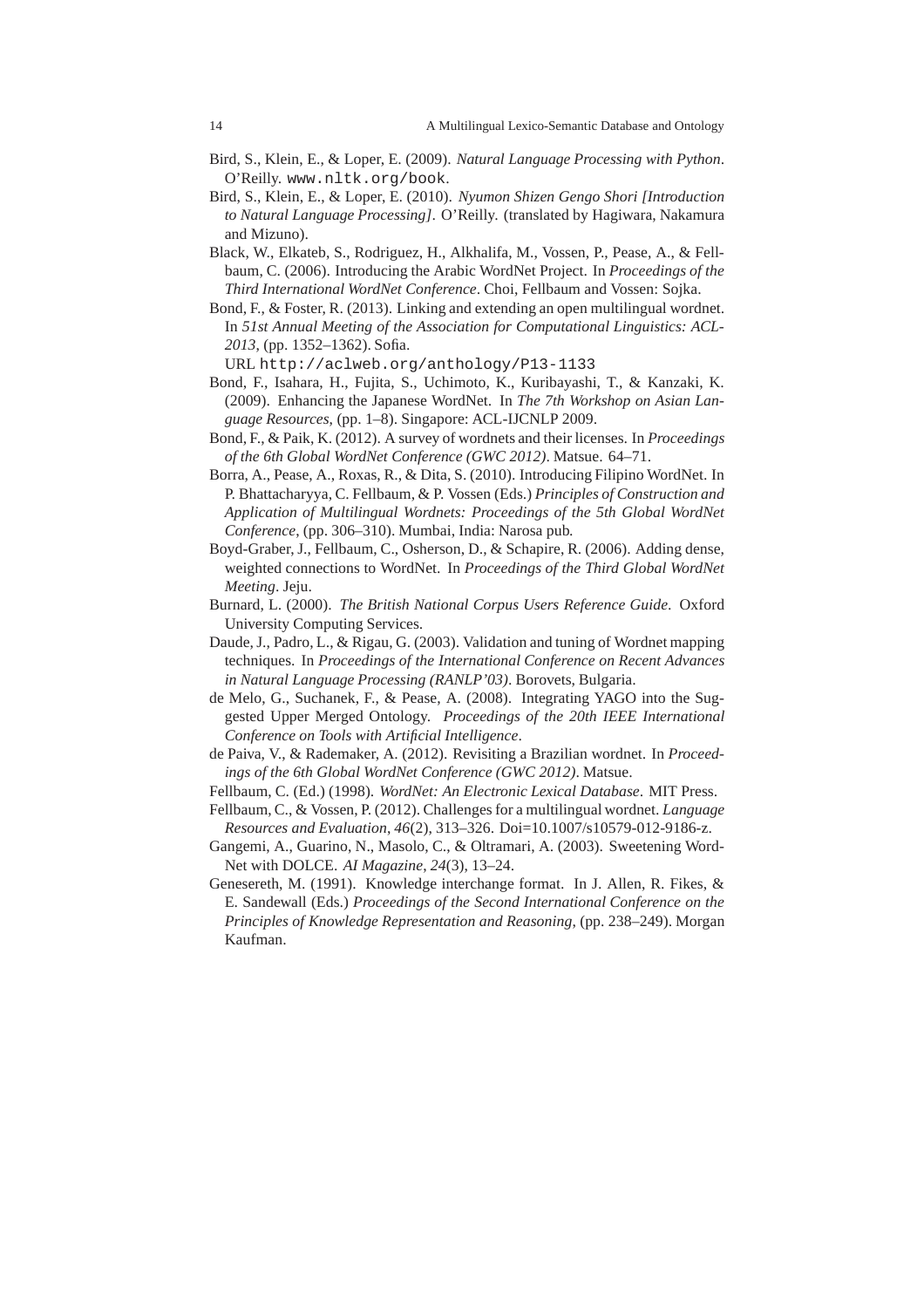- Gonzalez-Agirre, A., Laparra, E., & Rigau, G. (2012). Multilingual central repository version 3.0: upgrading a very large lexical knowledge base. In *Proceedings of the 6th Global WordNet Conference (GWC 2012)*. Matsue.
- Huang, C.-R., Hsieh, S.-K., Hong, J.-F., Chen, Y.-Z., Su, I.-L., Chen, Y.-X., & Huang, S.-W. (2010). Chinese wordnet: Design and implementation of a crosslingual knowledge processing infrastructure. *Journal of Chinese Information Processing*, *24*(2), 14–23. (in Chinese).
- Isahara, H., Bond, F., Uchimoto, K., Utiyama, M., & Kanzaki, K. (2008). Development of the Japanese WordNet. In *Sixth International conference on Language Resources and Evaluation (LREC 2008)*. Marrakech.
- Koide, S., Morita, T., Yamaguchi, T., Muljadi, H., & Takeda, H. (2006). OWL expressions on WordNet and EDR. In *AI society Semantic Web Ontology SIG 13*, SIG-SWO-A601-03. (in Japanese).
	- URL http://www.jaist.ac.jp/ks/labs/kbs-lab/sig-swo/ fpapers.%htm
- Kunze, C., & Lemnitzer, L. (2002). Germanet representation, visualization, application. In *LREC*, (pp. 1485–1491).
- Laparra, E., Rigau, G., & Vossen, P. (2012). Mapping wordnet to the kyoto ontology. In N. Calzolari, K. Choukri, T. Declerck, M. U. Dogan, B. Maegaard, J. Mariani, J. Odijk, & S. Piperidis (Eds.) *Proceedings of the 8th international conference on Language Resources and Evaluation (LREC2012)*, (pp. 2584–2589). Publ. European Language Resources Association (ELRA).
- Lindén, K., & Carlson., L. (2010). Finnwordnet wordnet påfinska via ¨overs¨attning. *LexicoNordica — Nordic Journal of Lexicography*, *17*, 119–140. In Swedish with an English abstract.
- McCrae, J., Spohr, D., & Cimiano, P. (2011). Linking lexical resources and ontologies on the semantic web with lemon. In *The Semantic Web: Research and Applications*, (pp. 245–259).
- Mohamed Noor, N., Sapuan, S., & Bond, F. (2011). Creating the open Wordnet Bahasa. In *Proceedings of the 25th Pacific Asia Conference on Language, Information and Computation (PACLIC 25)*, (pp. 258–267). Singapore.
- Montazery, M., & Faili, H. (2010). Automatic Persian wordnet construction. In *23rd International conference on computational linguistics*, (pp. 846–850).
- Niles, I., & Pease, A. (2001). Toward a Standard Upper Ontology. In C. Welty, & B. Smith (Eds.) *Proceedings of the 2nd International Conference on Formal Ontology in Information Systems (FOIS-2001)*, (pp. 2–9).
- Niles, I., & Pease, A. (2003). Linking Lexicons and Ontologies: Mapping WordNet to the Suggested Upper Merged Ontology. In *Proceedings of the IEEE International Conference on Information and Knowledge Engineering*, (pp. 412–416).
- Ordan, N., & Wintner, S. (2007). Hebrew wordnet: a test case of aligning lexical databases across languages. *International Journal of Translation*, *19*(1), 39–58.
- Pease, A. (2006). Formal representation of concepts: The Suggested Upper Merged Ontology and its use in linguistics. In *Ontolinguistics: How Ontological Status Shapes the Linguistic Coding of Concepts*. New York: Mouton de Gruyter.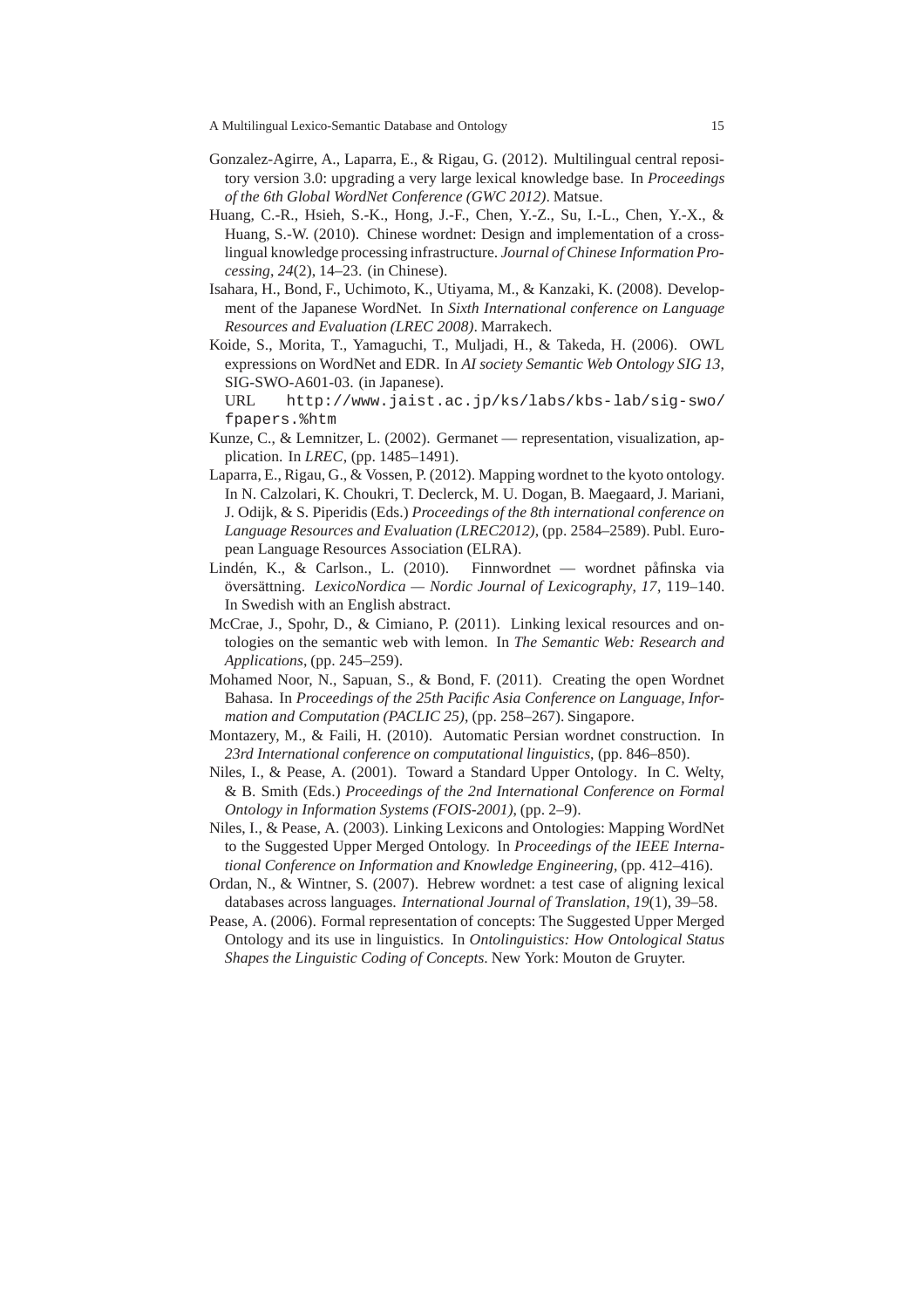- Pease, A. (2011). *Ontology: A Practical Guide*. Angwin, CA: Articulate Software Press.
- Pease, A., & Benzmüller, C. (2013). Sigma: An Integrated Development Environment for Logical Theories. *AI Communications*, *26*, 9–97.
- Pease, A., Fellbaum, C., & Vossen, P. (2008). Building the Global WordNet Grid. In *Proceedings of the CIL-18 Workshop on Linguistic Studies of Ontology*. Seoul, South Korea.
- Pease, A., Sutcliffe, G., Siegel, N., & Trac, S. (2010). Large Theory Reasoning with SUMO at CASC. *AI Communications, Special issue on Practical Aspects of Automated Reasoning*, *23*(2-3), 137–144.
- Pedersen, B., Nimb, S., Asmussen, J., Sørensen, N., Trap-Jensen, L., & Lorentzen, H. (2009). DanNet — the challenge of compiling a wordnet for Danish by reusing a monolingual dictionary. *Language Resources and Evaluation*.
- Peters, W., Vossen, P., Díez-Orzas, P., & Adriens, G. (1998). Cross-linguistic alignment of wordnets with an inter-lingual-index. In Vossen (1998), (pp. 149–251).
- Pianta, E., Bentivogli, L., & Girardi, C. (2002). Multiwordnet: Developing an aligned multilingual database. In *In Proceedings of the First International Conference on Global WordNet*, (pp. 293–302). Mysore, India.
- Piasecki, M., Szpakowicz, S., & Broda, B. (2009). *A Wordnet from the Ground Up*. Wroclaw University of Technology Press. (ISBN 978-83-7493-476-3).
	- URL http://www.plwordnet.pwr.wroc.pl/main/content/ files/pub%lications/A\_Wordnet\_from\_the\_Ground\_Up.pdf
- Pociello, E., Agirre, E., & Aldezabal, I. (2011). Methodology and construction of the Basque wordnet. *Language Resources and Evaluation*, *45*(2), 121–142.
- Pustejovsky, J. (1995). *The Generative Lexicon*. Cambridge, MA: MIT Press.
- Rosch, E. (1978). Principles of categorization. In E. Rosch, & B. B. Lloyd (Eds.) *Cognition and Categorization*, (pp. 27–48). Hillsdale (NJ), USA: Lawrence Erlbaum Associates. Reprinted in *Readings in Cognitive Science. A Perspective from Psychology and Artificial Intelligence*, A. Collins and E.E. Smith, editors, Morgan Kaufmann Publishers, Los Altos (CA), USA, 1991.
- Ruci, E. (2008). On the current state of Albanet and related applications. Tech. rep., University of Vlora. (http://fjalnet.com/ technicalreportalbanet.pdf).
- Sagot, B., & Fišer, D. (2008). Building a free French wordnet from multilingual resources. In E. L. R. A. (ELRA) (Ed.) *Proceedings of the Sixth International Language Resources and Evaluation (LREC'08)*. Marrakech, Morocco.
- Savas, B., Hayashi, Y., Monachini, M., Soria, C., & Calzolari, N. (2010). An lmfbased web service for accessing wordnet-type semantic lexicons. In N. C. C. Chair), K. Choukri, B. Maegaard, J. Mariani, J. Odijk, S. Piperidis, M. Rosner, & D. Tapias (Eds.) *Proceedings of the Seventh International Conference on Language Resources and Evaluation (LREC'10)*. Valletta, Malta: European Language Resources Association (ELRA).
- Thoongsup, S., Charoenporn, T., Robkop, K., Sinthurahat, T., Mokarat, C., Sornlertlamvanich, V., & Isahara, H. (2009). Thai wordnet construction. In *Proceedings of The 7th Workshop on Asian Language Resources (ALR7), Joint confer-*